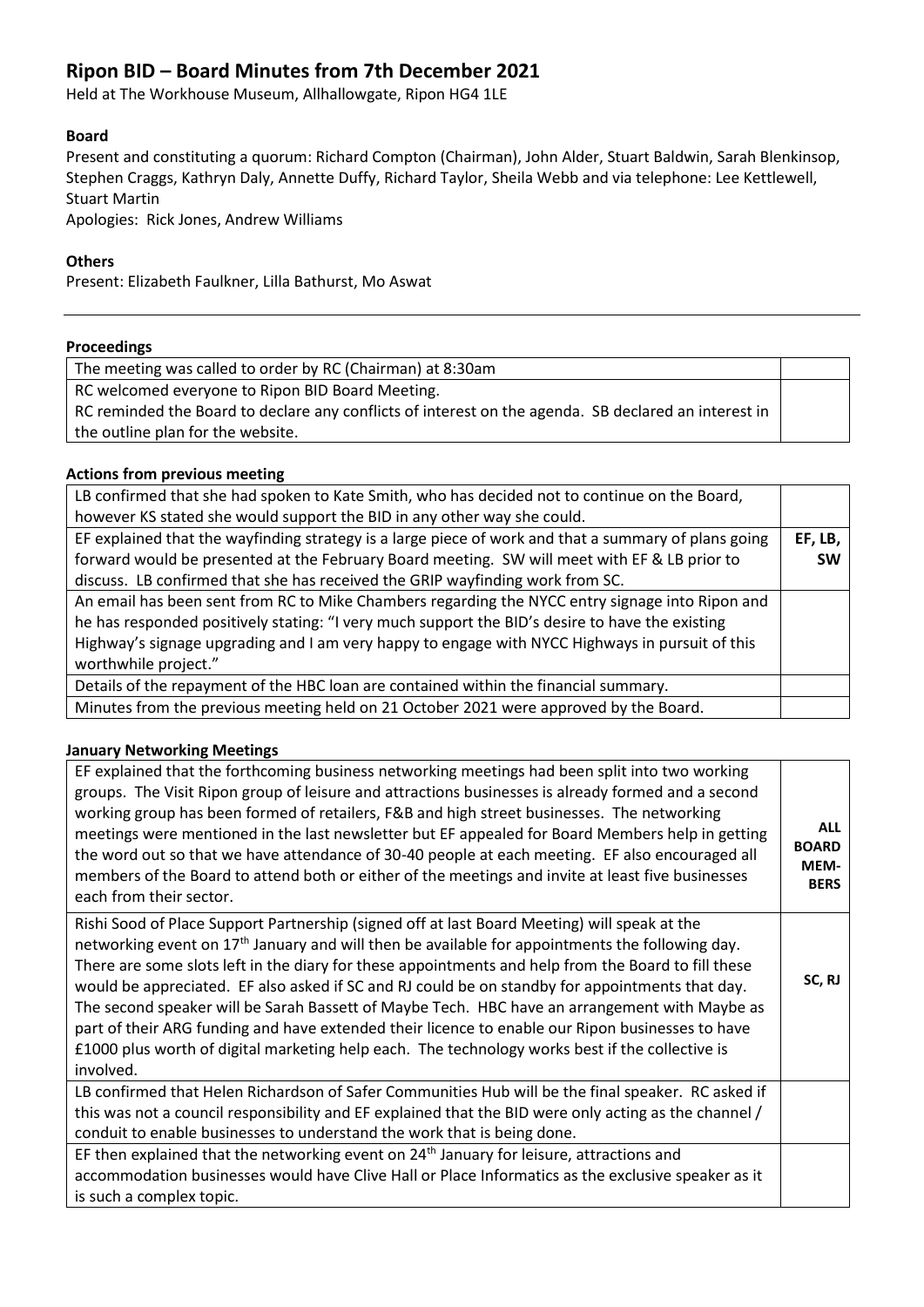| RC asked if Stuart Gill of Newby Hall and Visit Ripon has sent over an influencers list and EF  |  |
|-------------------------------------------------------------------------------------------------|--|
| confirmed that she had received this. EF also stated that any non-BID businesses are welcome to |  |
| attend and can be made voluntary members.                                                       |  |
|                                                                                                 |  |

EF confirmed that Valentino's has kindly sponsored the wine for both events. Ripon Racecourse has offered 2 complimentary race tickets to the meeting on 6th May to any BID businesses attending.

| <b>Additional Restrictions Grant Submission</b>                                                          |           |
|----------------------------------------------------------------------------------------------------------|-----------|
| EF reported that HBC has invited both Harrogate & Ripon BIDs to apply for ARG funding of around          |           |
| £200 per BID business, this would be a total of £57,400 for Ripon BID. From a cashflow perspective       |           |
| this puts the BID in a much stronger position to be able to deliver projects.                            |           |
| EF requested sign off on the projects and events outlined as the ARG submission needs to be with         |           |
| HBC by the end of January. The projects have been chosen to fit both the ARG criteria and the BID        |           |
| business plan. More detail on the events will be given at the January Board meeting.                     |           |
| Projects to be included in ARG submission                                                                |           |
| Ginnels: The BID received positive feedback on the cleaning project undertaken in November and           |           |
| the next stage will be festoon lighting. LB is obtaining 3 quotes for this but it is a busy time of year |           |
| for lighting companies. SM asked if the colour of lights would be changeable - LB confirmed that         |           |
| nearly all modern outdoor lights have this ability and we would be looking at this type of lighting.     |           |
| SBa asked if the BID ginnels project is compatible with the Ripon Together Alice project. EF             |           |
| suggested a separate meeting between SBa, RJ, EF & LB to discuss.                                        | SBa, RJ,  |
|                                                                                                          | EF, LB    |
| Cleaning: Rolling programme of cleaning which has been well received. EF thanked LK for his input        |           |
| on areas needing cleaning - the BIDs aim is to clean the areas which have the most impact for BID        |           |
| levy payers. RT asked if graffiti can be addressed, LB confirmed that we would look into it with the     | <b>LB</b> |
| cleaning contractor.                                                                                     |           |
| Planting Schemes: Always very popular with BID businesses. LB is meeting with HBC Parks &                | <b>LB</b> |
| Environment team to discuss permissions and possibilities. LB is also meeting with Ripon in Bloom        |           |
| and Rachel Hartridge who organises the Kirkgate group of businesses who already pay into a fund          |           |
| for planting. The BID will be looking at taking on the costs of the Kirkgate planting. LB will then      |           |
| endeavour to meet with the garden centres.                                                               |           |
| The BID is looking at planting schemes at the entry points to the city plus the more central             |           |
| approaches of North Street (by the White Horse), Park Street/Westgate and Water                          |           |
| Skellgate/Somerset Row/High Skellgate. Whatever is done this year will need to be maintained for         |           |
| the term of the BID. SM informed the Board that he has been discussing planting with Sue Woods           | SM        |
| of HBC and will put LB in touch with her. LB said she would keep SM informed.                            | <b>LB</b> |
| SC said River Laver caravan park currently maintains a large patch of grass near their entrance and      |           |
| this would be an ideal place for more planting - particularly as it is so near to Tate's garden centre.  |           |
| LB will bear this in mind in her ongoing discussions.                                                    |           |
| Money Savings: Place Support Partnership was agreed at October Board, EF suggested that this be          |           |
| added to the ARG submission as it fits the criteria well.                                                |           |
| Events: EF explained that the BIDs events strategy is to support the existing events and to increase     |           |
| the dwell time and spend of the thousands of people already visiting the world class attractions         |           |
| within the Ripon city region. Wherever possible the BID will support unique homegrown Ripon              |           |
| events, helping organisers raise their profile to the next level i.e. marketing support. EF & LB have    |           |
| had a separate meeting with AW to discuss support for the Jubilee events and it was agreed that the      |           |
| BID would support entertainment in other parts of the city centre away from the main events              |           |
| planned for Market Square. SM stated that Ripon Community Poppy Project is organising and                |           |
| paying for the lighting of the beacon by the Lord Lieutenant accompanied by a piper and any              |           |
| support with this would be appreciated.                                                                  |           |
| EF & LB have met with the Cathedral who would like support on a dedicated event during their 1350        |           |
| birthday year. RC declared a conflict of interest with the Cathedral as he Is Chairman of the            |           |
| Cathedral's 1350 <sup>th</sup> Celebrations Steering Committee.                                          |           |
| EF reported that she and LB had met with the racecourse and thought that pre-race day events such        |           |
| as street animation would be a good idea to encourage spend, dwell time and create good PR.              |           |
| EF asked if the Board was happy with the amount earmarked for the events in principle, more              |           |
| details would be shared at subsequent Board meetings.                                                    |           |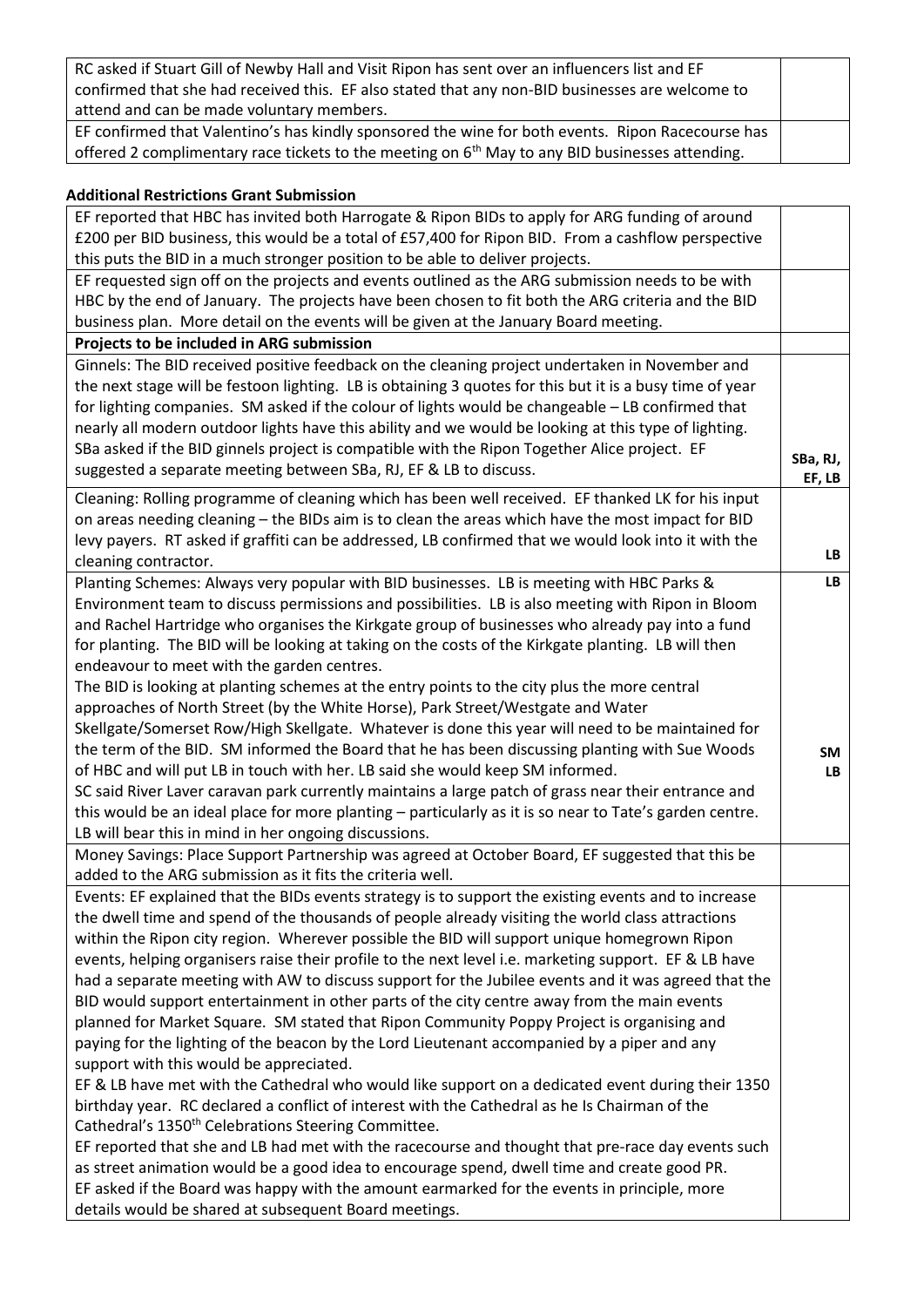RC asked the Board if anyone had any objections to any of the above proposals for the ARG funding. KD stated that these were exactly the types of activities she was expecting and that they fitted the ARG criteria. The Board raised no objections and the amounts were agreed.

# **Appointment of LB as BID Manager**

RC reported that EF's very strong recommendation was to appoint LB as BID Manager after EF steps away as planned in March 2022. RC said after working with LB for a few months he was happy to endorse this and did not feel there was a need for a formal interview process. This appointment was approved unanimously by the Board.

#### **Appointment of a Communications Executive**

| communication, but also to act as a deputy to LB managing the BID office. EF said that she had<br>spoken with SBI who had asked if her company Golden Frog PR could quote to provide this service.<br>EF explained that she and LB had discussed this already and decided that it would not be a workable<br>arrangement. EF asked for approval to move forward on the recruitment of a Communications<br>Executive. RC checked with MA that this was the correct way forward and this was confirmed.<br>RT expressed that he did not like the title Communications Executive as he felt it was unfriendly. SBI<br>and EF both confirmed it was an industry term and would work well when meeting with senior<br>marketing managers who would understand they were dealing with a professional.<br>SBI said she had a couple of minor changes to the wording and would send those through. EF asked<br><b>SBI</b><br>if SBI would be the Board representative for the first round of interviews and RC for the second<br>stage, this was agreed. RC asked for agreement in principle on role, title and salary which was given<br>by the Board. | EF explained that the job description had been circulated to the Board. The majority of the job is |  |
|-------------------------------------------------------------------------------------------------------------------------------------------------------------------------------------------------------------------------------------------------------------------------------------------------------------------------------------------------------------------------------------------------------------------------------------------------------------------------------------------------------------------------------------------------------------------------------------------------------------------------------------------------------------------------------------------------------------------------------------------------------------------------------------------------------------------------------------------------------------------------------------------------------------------------------------------------------------------------------------------------------------------------------------------------------------------------------------------------------------------------------------------------|----------------------------------------------------------------------------------------------------|--|
|                                                                                                                                                                                                                                                                                                                                                                                                                                                                                                                                                                                                                                                                                                                                                                                                                                                                                                                                                                                                                                                                                                                                                 |                                                                                                    |  |
|                                                                                                                                                                                                                                                                                                                                                                                                                                                                                                                                                                                                                                                                                                                                                                                                                                                                                                                                                                                                                                                                                                                                                 |                                                                                                    |  |
|                                                                                                                                                                                                                                                                                                                                                                                                                                                                                                                                                                                                                                                                                                                                                                                                                                                                                                                                                                                                                                                                                                                                                 |                                                                                                    |  |
|                                                                                                                                                                                                                                                                                                                                                                                                                                                                                                                                                                                                                                                                                                                                                                                                                                                                                                                                                                                                                                                                                                                                                 |                                                                                                    |  |
|                                                                                                                                                                                                                                                                                                                                                                                                                                                                                                                                                                                                                                                                                                                                                                                                                                                                                                                                                                                                                                                                                                                                                 |                                                                                                    |  |
|                                                                                                                                                                                                                                                                                                                                                                                                                                                                                                                                                                                                                                                                                                                                                                                                                                                                                                                                                                                                                                                                                                                                                 |                                                                                                    |  |
|                                                                                                                                                                                                                                                                                                                                                                                                                                                                                                                                                                                                                                                                                                                                                                                                                                                                                                                                                                                                                                                                                                                                                 |                                                                                                    |  |
|                                                                                                                                                                                                                                                                                                                                                                                                                                                                                                                                                                                                                                                                                                                                                                                                                                                                                                                                                                                                                                                                                                                                                 |                                                                                                    |  |
|                                                                                                                                                                                                                                                                                                                                                                                                                                                                                                                                                                                                                                                                                                                                                                                                                                                                                                                                                                                                                                                                                                                                                 |                                                                                                    |  |
|                                                                                                                                                                                                                                                                                                                                                                                                                                                                                                                                                                                                                                                                                                                                                                                                                                                                                                                                                                                                                                                                                                                                                 |                                                                                                    |  |
|                                                                                                                                                                                                                                                                                                                                                                                                                                                                                                                                                                                                                                                                                                                                                                                                                                                                                                                                                                                                                                                                                                                                                 |                                                                                                    |  |
|                                                                                                                                                                                                                                                                                                                                                                                                                                                                                                                                                                                                                                                                                                                                                                                                                                                                                                                                                                                                                                                                                                                                                 |                                                                                                    |  |

*SM gave apologies as he had to leave for another meeting*

#### **Finance**

| SBa explained that the Board had received the Accounts to 31 August 2021 and if there were no      | <b>SBa</b> |
|----------------------------------------------------------------------------------------------------|------------|
| comments he would submit them this week to Companies House.                                        |            |
| The profit summary was presented to the Board which included actual figures up to end of           |            |
| November and estimated figures onwards. The costs are split into sectors and the bottom line       |            |
| shows a combination of invoicing costs and cash movement. SBa stressed that the August figure      |            |
| needs to be healthy as it must cover 2 months of running and project costs. Hereafter the accounts |            |
| presented to the Board will be actuals vs budget and this would be explained at the next Board.    |            |

#### **Appointment of Abacus as Accountant**

RC explained that Abacus plus two other companies had quoted for the work and that Abacus was the most competitive. There were no objections to Abacus being appointed. JA & RC thanked SBa for all the work he has done to date which he has not charged for.

#### **Website**

EF confirmed that she had spoken to SBl prior to the Board Meeting to ascertain if SBl's company Golden Frog PR would like to tender for the website build. EF explained that if Golden Frog would like to tender then going forward SBl would not be involved with the website development until the website is launched. RC had previously agreed with EF that a senior marketing executive from one of the Visitor Attractions would then be invited to attend any meetings concerning the website as well as Stuart Gill, Chairman of Visit Ripon, EF and LB. SBl confirmed that she would like to tender. EF explained that a best quote document has been prepared for the website. The site would have two sides, riponbid.co.uk for the B2B side and a new visitripon.co.uk website for the B2C side. The briefing document has been developed in conjunction with Stuart Gill who has consulted with others in the Visit Ripon group. A visitripon.co.uk website is something that the Visit Ripon group had previously agreed upon and are very keen to see. EF stated that this would not change the relationship with Visit Harrogate and the new website would run in addition to the Visit Ripon pages within the Visit Harrogate website.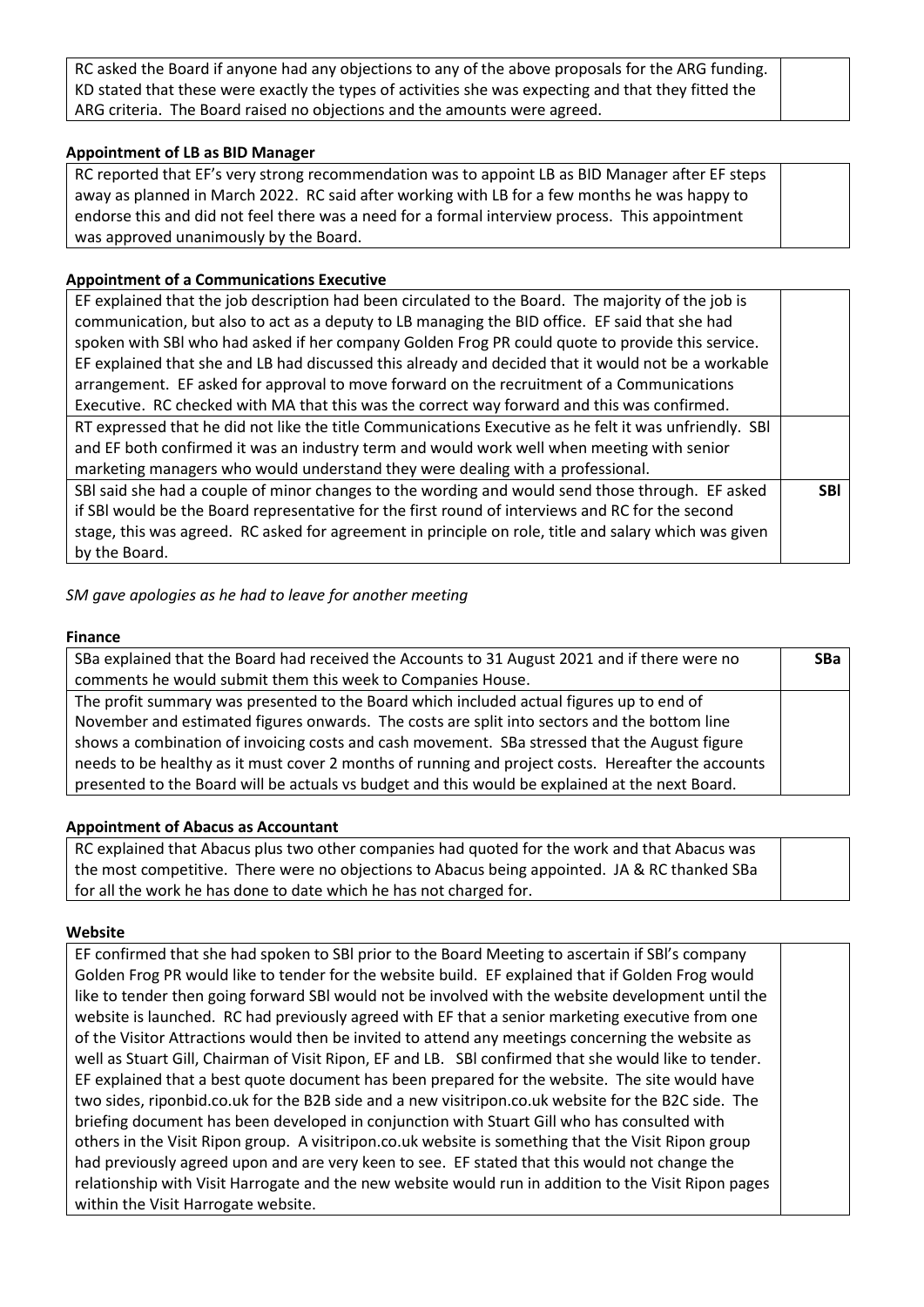| SBI said that, as a BID Board member, she would suggest that the document went to 5 companies to        |           |
|---------------------------------------------------------------------------------------------------------|-----------|
| give a better comparison, she suggested local firms TIG and 9XB. SBI said that she felt within the      |           |
| document the point on monthly reporting of KPIs was not specific. EF stated that her and LB had         |           |
| extensive knowledge of KPI monitoring and had talked with John Light of Visit Harrogate on how          |           |
| they monitor their KPIs. As this is a constantly evolving area, it was intentionally worded in this way |           |
| to encourage any potential website developer to share further ideas. This would aid in the decision     |           |
| process for the BID as it would show a clear understanding of digital destination marketing.            |           |
| SBI felt that a budget of £10,000 was not sufficient to produce a website of similar quality to the     |           |
| example given (Altrincham). RC asked how much the Altrincham website cost and EF confirmed that         |           |
| it cost £10,000. RC then asked MA for his opinion and MA explained that both Gibraltar and              |           |
| Bournemouth websites, both considerably larger BIDs than Ripon, were being built on a c£12-15,000       |           |
| budget. SBI queried the budget of £10,000 for both website and brand development. EF confirmed          |           |
| that the logo design, videography and photography were separated out in the costings section with       |           |
| a budget TBC. SBI asked what that budget was and EF confirmed that figure was £5,000 and that for       |           |
| the purposes of the tender going forward this figure will now have to be shared with all parties. EF    |           |
| explained that ideally this element of budget was to remain flexible to allow the BID to choose the     |           |
| best value proposal. SBI confirmed that the budget was fair in that case.                               |           |
| EF confirmed that she and LB were liaising with John Light from HBC on SEO and KD said she was          | EF        |
| sure that everyone could work together on a shared library and content.                                 |           |
| SBI stated that her allegiance is first and foremost to the BID and if becomes too much Golden Frog     |           |
| PR will bow out.                                                                                        |           |
| RC asked how much levy money had been collected up until now and LB & SBa confirmed approx.             |           |
| £19,900. MA confirmed that this proportion of the total due was broadly in line with expectations,      |           |
| based upon his experiences of other BIDs. LB stated that Julie Gillet of HBC revenues department        |           |
| had been extremely helpful.                                                                             |           |
| RC asked for Board approval for the website proposal and it was given.                                  | <b>EF</b> |
|                                                                                                         |           |

# **BID Levy Operating Agreement**

| RC asked MA if this document was a standard document and MA confirmed it was and that RC              | LB, RC |
|-------------------------------------------------------------------------------------------------------|--------|
| should sign for the BID. RC asked the Board for approval for this to be sent to HBC for signature and |        |
| the Board approved. LB will send over final version for RC to sign.                                   |        |

# **Code of Conduct**

| RC asked if this document was based on other standard BID Codes of Conduct documents and MA      |      |
|--------------------------------------------------------------------------------------------------|------|
| confirmed that it was. The BID Board members present signed the code of conduct. LK has already  | LB I |
| signed and sent his copy through to LB. RC requested LB to ask that SM and AW send signed copies |      |
| through.                                                                                         |      |

# **AOB**

| RC asked LB for an update of the entry sign project spearheaded by SM. LB said she understood           |           |
|---------------------------------------------------------------------------------------------------------|-----------|
| from SM Econ are waiting to find a suitable time to produce them as they are doing this free of         |           |
| charge. RC asked for confirmation on the artwork from HBC and LB confirmed that HBC aremerely           |           |
| handing over the original artwork that they hold from when the existing wooden signs were erected.      |           |
| AD asked if the BID could be involved in an apprenticeship hub to put together young people in          |           |
| Ripon and businesses looking for candidates, it might also help tackle anti-social behaviour. LB said   |           |
| that AD could talk to Helen Richardson of the Safer Communities Hub as a first port of call and she     | LB.       |
| would put them in touch.                                                                                |           |
| SW asked if the BID could be involved in a graffiti competition for young people and RT suggested       |           |
| the hoarding put up by HBC on the abandoned site at the bottom of Duck Hill as a possible venue.        |           |
| SC mentioned the successful "Free after Three" parking that Harrogate BID had organised. KD             | <b>KD</b> |
| stated she would get the costings for 1 day in December next year. SC asked if this could then be       |           |
| put in the budget for next year, but if it could be approved early it would be a win now for the BID if |           |
| businesses knew it was to happen in the future.                                                         |           |
| MA said he would use this opportunity to say a formal goodbye to the Ripon BID Board and that it        |           |
|                                                                                                         |           |